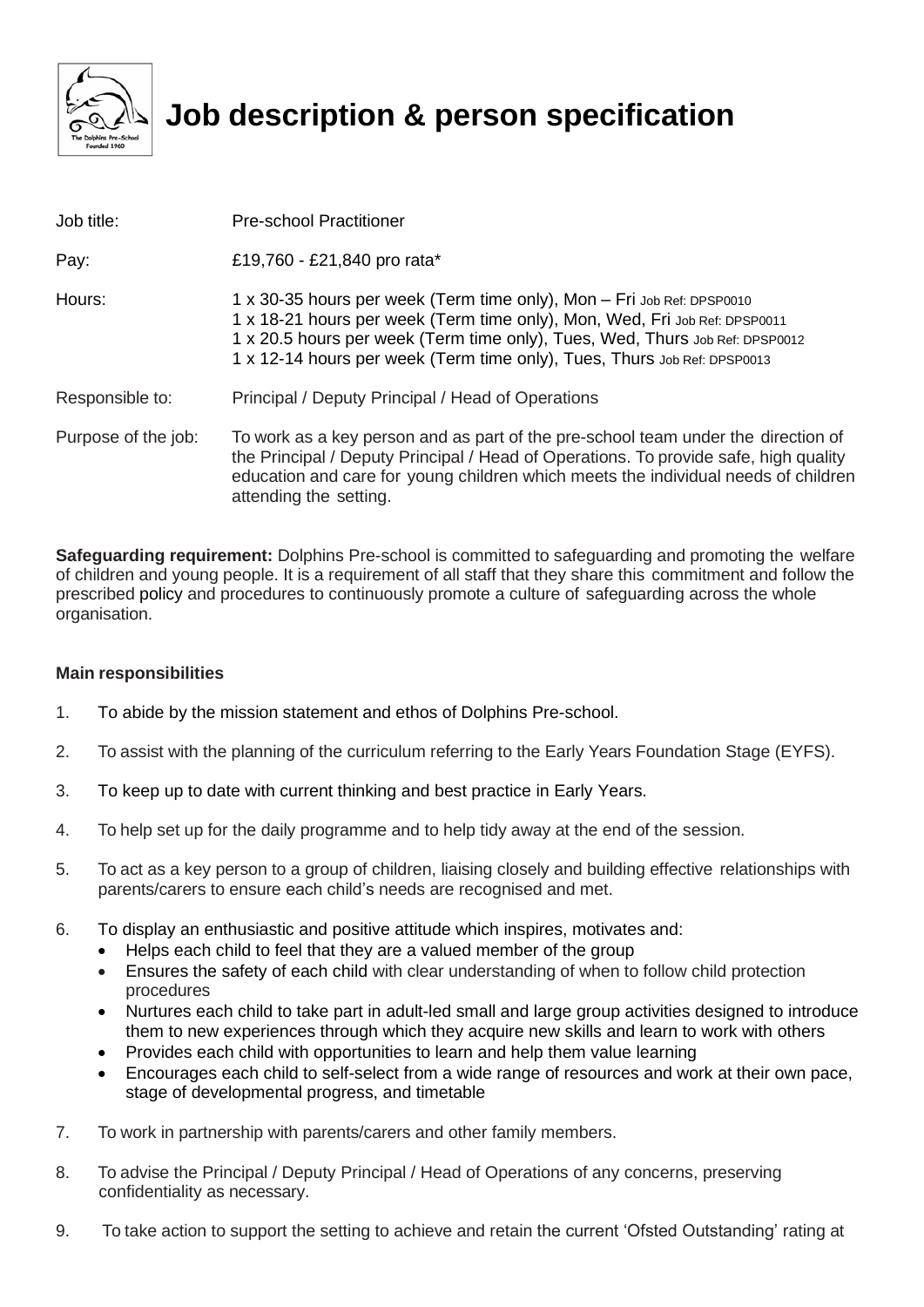next inspection.

- 10. To work effectively as part of the Dolphins Pre-school team, carrying out any necessary duties.
- 11. To observe and comply with all reasonable direction and guidance given by the Principal / Deputy Principal / Head of Operations / Duty Supervisor.
- 12. To support meal times within the setting.
- 13. To actively participate at team meetings, supervision meetings and appraisals.
- 14. To undertake training as required and to take responsibility for personal development.
- 15. To liaise, as necessary, with other professionals, e.g. other settings/childminders, outside agencies involved with children attending Dolphins Pre-school.
- 16. To keep completely confidential any information regarding the children, their families or other staff, which is acquired as part of the job.
- 17. To be aware of and adhere to all the setting's operational policies and procedures, e.g. health and safety, fire precautions, dropping off and collection of children, food safety, cleanliness of the setting.
- 18. To ensure that adequate records, including Tapestry learning journals, are kept and updated regularly.
- 19. To promote the setting to current parents and potential customers.

**This job description is not an exhaustive list of duties and the post holder will be required to undertake any other reasonable duties discussed and directed by the Principal / Deputy Principal / Head of Operations. The post holder is also expected to be flexible and adaptable in their approach to fulfilling their duties.**

\*£9.50 - £10.50p/h (From £9.18 per hour for workers aged 21 to 24 years. From £6.83 per hour for workers aged 18 – 20).